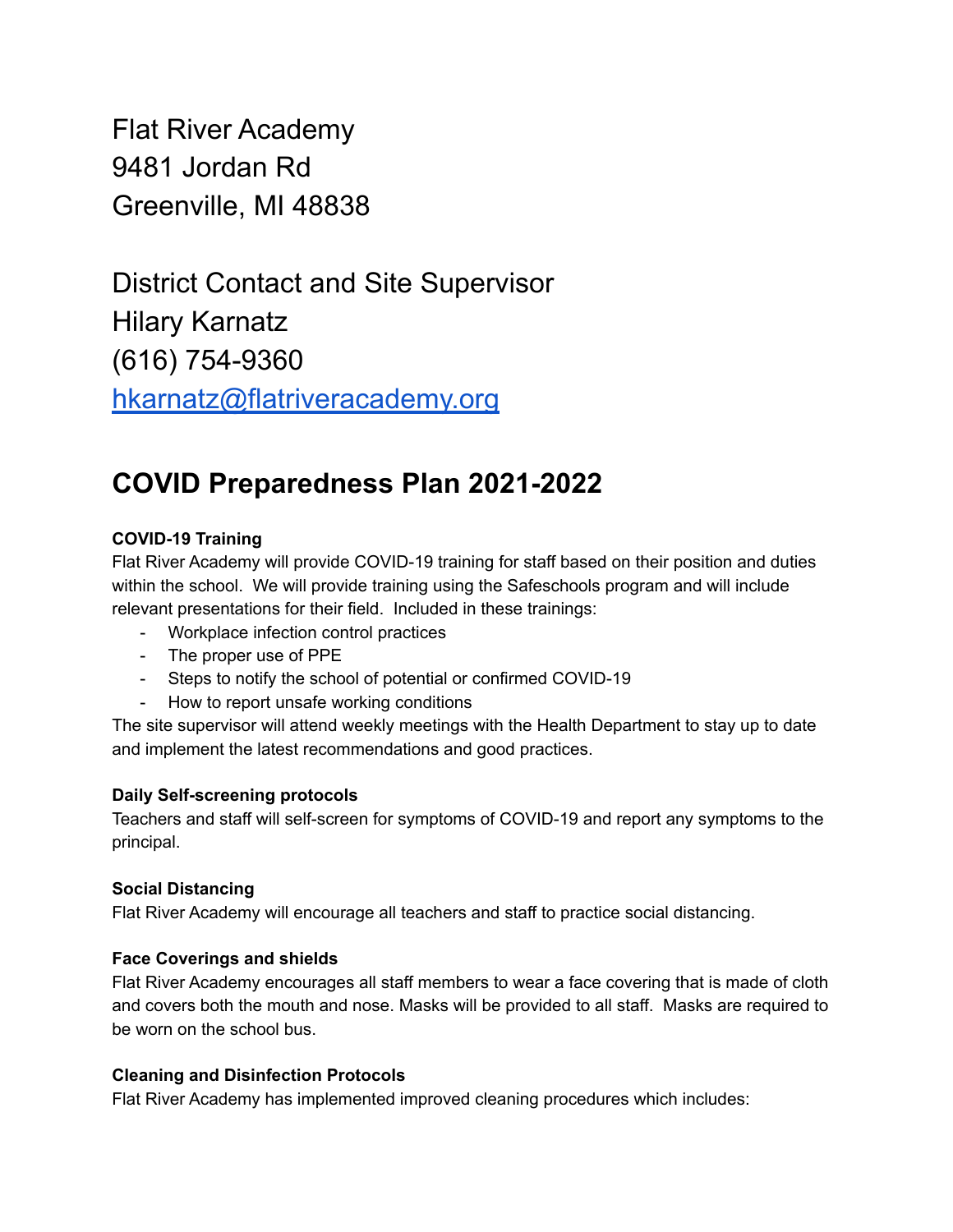- Daytime cleaning of frequently touched surfaces
- Daytime cleaning of bathrooms
- Daytime cleaning of classroom surfaces
- Weekly cleaning of surfaces and rooms using an electrostatic sprayer
- Evening cleaning of bathrooms
- Prompt removal of trash
- Cleaning of designated sick room in office.
- Cleaning supplies are available in every room
- All cleaning products EPA approved for killing COVID
- Hand sanitizer is available in every room in the building

## **Response Notification Plan**

- The Health Department will be immediately notified if a positive case is identified.
- Classrooms with positive case will be temporarily quarantine at home or may test to return using the Health Departments protocol (including the teacher).
- Students and staff in the building will be notified that a person at the school tested positive for COVID-19
- Classroom or area where person with COVID-19 was present will be thoroughly cleaned with an electrostatic sprayer and chemicals EPA approved to kill COVID-19.
- Following CDC guidelines, students and staff with symptoms should not return to school until they are no longer infectious.

## **Testing**

- Flat River Academy will provide COVID-19 rapid testing to any students or staff that have been exposed to a COVID positive person or are showing symptoms (as long as tests are available).
- Permission from a parent or guardian will be obtained before testing minor children.
- Flat River Academy will allow staff and students to "test to stay" for school exposures as long as no symptoms are present. Protocols from the Health Dept will be followed.
- All testing done by the Academy will be reported to the Health Department.

## **Quarantine and Isolation**

Flat River Academy will follow the most up to date guidance issued by the West Michigan Health Department in regards to quarantine and isolation.

## **Business Travel**

- Flat River Academy will limit business travel to extremely necessary situations.
- If there is an option to attend a business function remotely, the school will encourage this.

## **Use of PPE and Sanitizer**

- Gloves, cleaning supplies, masks and hand-sanitizer will be provided for all staff members.